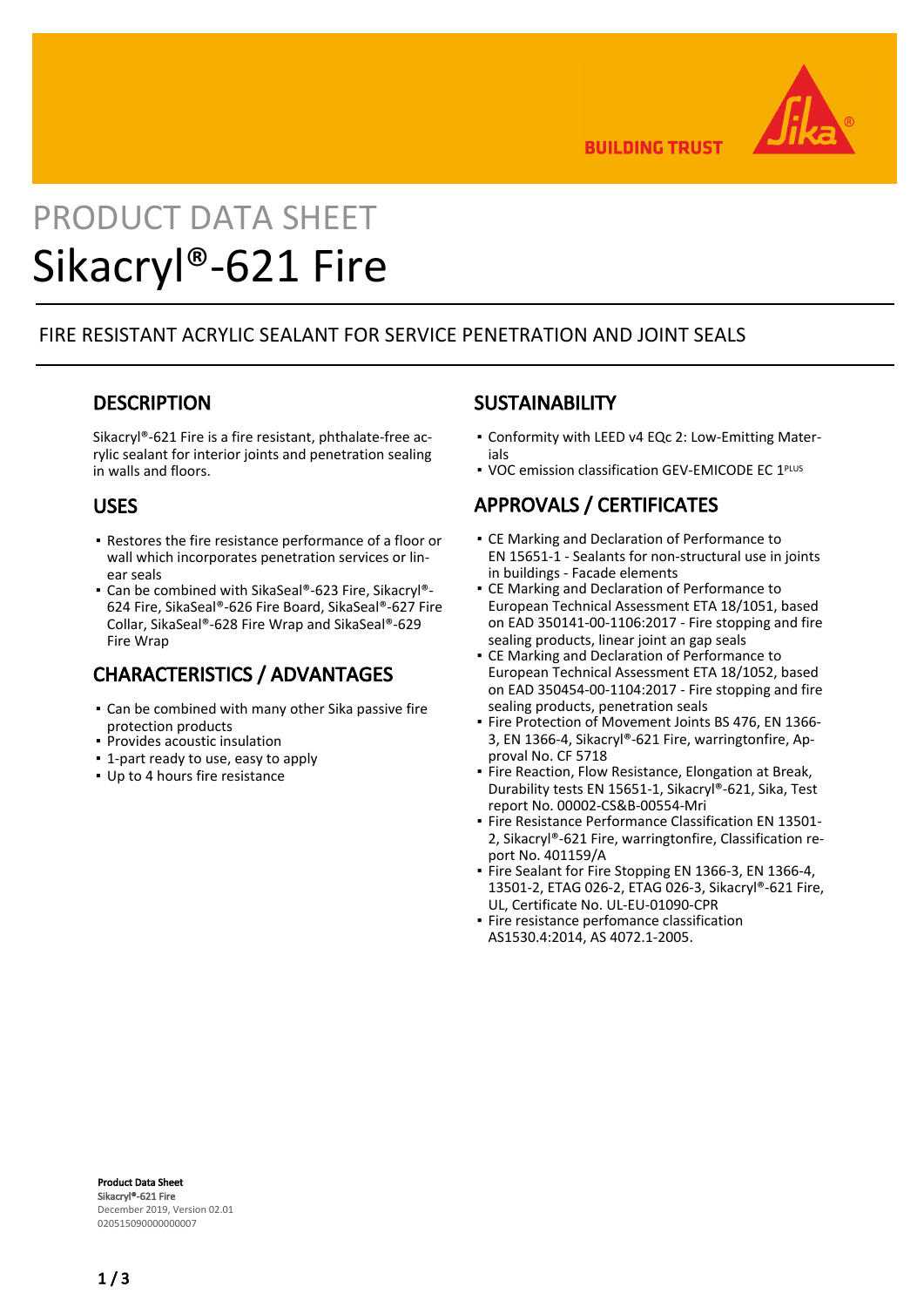## PRODUCT INFORMATION

| Composition                    | Acrylic dispersion                                                                                                                         |                                                                                                                                                    |  |
|--------------------------------|--------------------------------------------------------------------------------------------------------------------------------------------|----------------------------------------------------------------------------------------------------------------------------------------------------|--|
| Packaging                      | 300 ml cartridge,                                                                                                                          | 12 cartridges per box                                                                                                                              |  |
|                                | 600 ml foil pack                                                                                                                           | 12 foil packs per box                                                                                                                              |  |
|                                | Refer to current price list for packaging variations.                                                                                      |                                                                                                                                                    |  |
| Colour                         | White, grey                                                                                                                                |                                                                                                                                                    |  |
| <b>Shelf life</b>              |                                                                                                                                            | 18 months from the date of production.                                                                                                             |  |
| <b>Storage conditions</b>      | ways refer to packaging.                                                                                                                   | The product must be stored in original, unopened and undamaged sealed<br>packaging in dry conditions at temperatures between +5 °C and +25 °C. Al- |  |
| <b>Density</b>                 | $^{\sim}$ 1.60 kg/l                                                                                                                        | $(ISO 1183-1)$                                                                                                                                     |  |
| <b>TECHNICAL INFORMATION</b>   |                                                                                                                                            |                                                                                                                                                    |  |
| <b>Resistance to Fire</b>      |                                                                                                                                            | Refer to 'Approvals / Certificates', Sika Passive Fire Protection Handbook<br>or contact Sika Technical Services for specific information.         |  |
| <b>Service Temperature</b>     | -20 °C min. / +70 °C max.                                                                                                                  |                                                                                                                                                    |  |
| <b>Joint Design</b>            | Refer to 'Approvals / Certificates', Sika Passive Fire Protection Handbook<br>or contact Sika Technical Services for specific information. |                                                                                                                                                    |  |
| <b>APPLICATION INFORMATION</b> |                                                                                                                                            |                                                                                                                                                    |  |
| <b>Backing Material</b>        |                                                                                                                                            | Refer to 'Approvals / Certificates', Sika Passive Fire Protection Handbook<br>or contact Sika Technical Services for specific information.         |  |
| Sag Flow                       | $\sim$ 0 mm (20 mm profile, 50 °C)                                                                                                         | (ISO 7390)                                                                                                                                         |  |
| <b>Ambient Air Temperature</b> | +5 °C min. / +40 °C max.                                                                                                                   |                                                                                                                                                    |  |
| <b>Substrate Temperature</b>   |                                                                                                                                            | +5 °C min. / +40 °C max., min. 3 °C above dew point temperature                                                                                    |  |
| <b>Skinning time</b>           | $^{\sim}$ 10 min (23 °C / 50 % r.h.)                                                                                                       | (CPQ 019-1)                                                                                                                                        |  |

## APPLICATION INSTRUCTIONS

#### SUBSTRATE PREPARATION

The substrate must be clean, dry, sound and homogeneous, free from oils, grease, dust and loose or friable particles. Sikacryl®-621 Fire adheres without primers and/or activators.

#### APPLICATION METHOD / TOOLS

Reference must be made to the Sika Passive Fire Protection Handbook or contact Sika Technical Services for additional information.

#### CLEANING OF EQUIPMENT

Clean all tools and application equipment with water immediately after use. Hardened material can only be removed mechanically.

# FURTHER INFORMATION

- Sika Method Statement: Sikacryl®-621 Fire
- **Sika Passive Fire Protection Handbook**

▪ Fire resistance classification reports

# IMPORTANT CONSIDERATIONS

- Limitations regarding dimensions and configuration described in the relevant fire resistance classification reports must be considered.
- Sikacryl®-621 Fire can be overpainted. However, paints must first be tested to ensure compatibility by carrying out preliminary trials (e.g. according to ISO technical paper: Paintability and paint compatibility of Sealants).
- Colour variations may occur due to exposure to chemicals, high temperatures and/or UV-radiation (especially with the colour shade white). However, a change in colour is purely of aesthetic nature and does not adversely influence the technical performance or durability of the product.
- Do not use Sikacryl®-621 Fire as glass sealer, for floor joints, sanitary joints, on natural stone, or for civil engineering applications.
- Do not use Sikacryl®-621 Fire on bituminous substrates, natural rubber, EPDM rubber or on any building materials which might leach oils, plasticizers



Product Data Sheet Sikacryl®-621 Fire December 2019, Version 02.01 020515090000000007

**BUILDING TRUST**